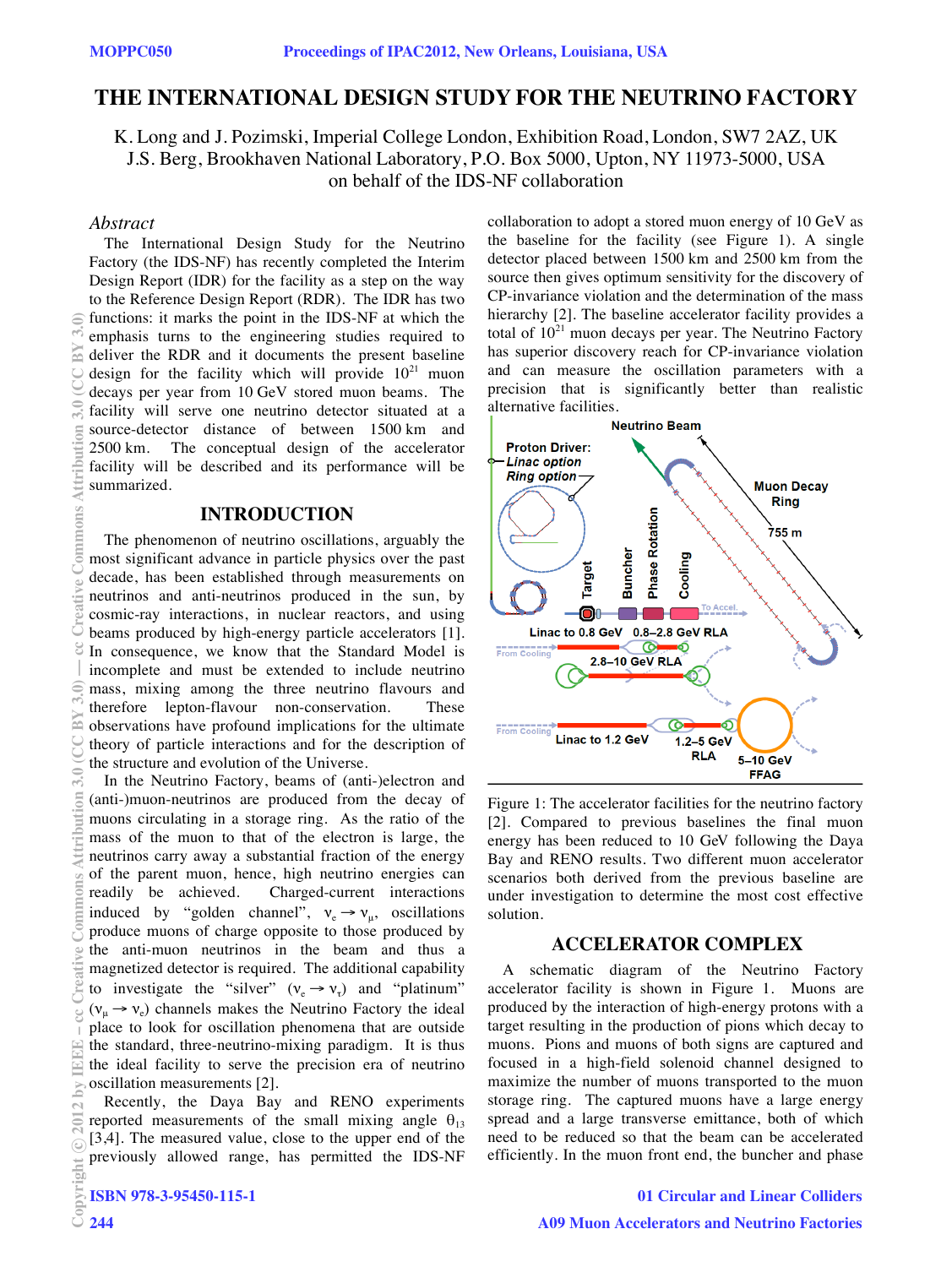rotation sections reduce the energy spread. Then the transverse emittance is reduced using ionization cooling. A sequence of accelerator systems is used to accelerate the beam to its final energy. The first stage of acceleration is performed using a linac because the large transverse emittance and energy spread, and the variation of velocity with energy make it impractical to recirculate the low-energy beam through the cavities. The linac is followed by one or two recirculating linear accelerators, in each of which the beam makes multiple passes through the accelerating structures. In the case of the one RLA scenario the final stage of acceleration is performed using a linear non-scaling fixed field alternating gradient accelerator, which allows many more passes through the cavities. Finally, the beam is injected into one racetrackshaped decay ring the straight sections of which are pointed at one detector at a distance of 1500-2500 km. The reduction in muon energy by a factor of 2.5 compared to the previous baseline design reduces the number of accelerator systems and reduces the engineering challenges of the decay rings, both with significant impact on the total cost for the facility. The question whether two RLA's or one RLA and one FFAG are the most cost effective solution will be the subject of further investigations.

### **PROTON DRIVER**

At the start of the accelerator chain, a proton driver capable of delivering an average power of 4 MW is required. Several boundary conditions define the proton beam parameters necessary to produce the desired number of muons in the storage ring. The proton-beam energy must be in the multi-GeV range in order to maximise pion production. In addition, the Neutrino Factory requires a particular time structure consisting of 3 very short bunches separated by  $120 \mu s$ . The short bunch length of 1–3 ns rms is dictated by the efficiency of the muon-beam capture and the bunch separation is constrained by beam loading in the downstream muon accelerator and the recovery time of the mercury-jet target. In order to achieve such short bunches, a dedicated bunchcompression scenario needs to be designed carefully in order to deal with very strong space-charge forces. Several proton driver schemes fulfilling these requirements have been proposed and site-specific proton drivers for CERN, FNAL and RAL have been presented in the IDS-NF IDR [2]. The CERN solution is based upon the SPL and the FNAL solution on Project X. Each of these scenarios employs a high power linac followed by an accumulator and a compressor ring. The RAL solution is based on an ISIS upgrade and will use RCSs for acceleration and bunch compression.

### **TARGET**

A liquid-mercury-jet target has been chosen as the baseline. The target must operate in a high magnetic field to maximize the capture of the pions that are emitted with a large transverse momentum. Extensive studies of the target have been performed to find the optimal protonbeam energy and target-station geometry [5,6]. Recent work showed that, for the IDR design, the heat load expected in the superconducting coils would exceed technical limitations and an improved layout was produced [7]. Since then the physics design of the target station has been altered to accommodate the engineering requirements (see Figure 2).



Figure 2: New layout of Neutrino Factory target station and capture solenoid. Due to engineering requirements the details of the layout of the superconducting coils have been changed to allow for room between the modules for maintenance. As the magnetic field profiles stayed unchanged so will the muon yield.

## **MUON FRONT END**

The muon front end is designed to optimise the number of muons that can be transmitted through the downstream accelerator complex. Two major changes have been made to the baseline muon front-end setup shown in Figure 3. A  $\overline{5}$ chicane has been added between the pion decay channel with longitudinal drift and the adiabatic buncher, phaserotation system, and ionization-cooling channel. The chicane consists of a solenoidal transport channel with a beryllium absorber at the end of it. The chicane will  $\sum_{n=1}^{\infty}$ remove unwanted secondary particles (mainly protons) from the beam to avoid activation downstream in the muon accelerator. Particle dynamics studies showed a good suppression of low and high momentum protons [8]. Further work towards the RDR will concentrate on the development of an engineering design of the chicane with emphasis on the particle absorbers.

One further change in the baseline was a revision of the lattice for the buncher, phase rotator and cooling sections in response to engineering requirements as illustrated for the buncher section in Figure 4.

Experimental studies have shown that in a magnetic field, the maximum gradient of room-temperature RF cavities is significantly reduced. Since the experimental work is still in progress, it is currently unknown to what extent the RF gradients will be limited by the magnetic  $\mathcal{E}$ fields. Various studies with different lattice layouts, the use of pressurized gas-filled RF cavities and cavity surface treatment have demonstrated competitive performance to the baseline cooling lattice at significantly reduced breakdown risk [9,10,11].